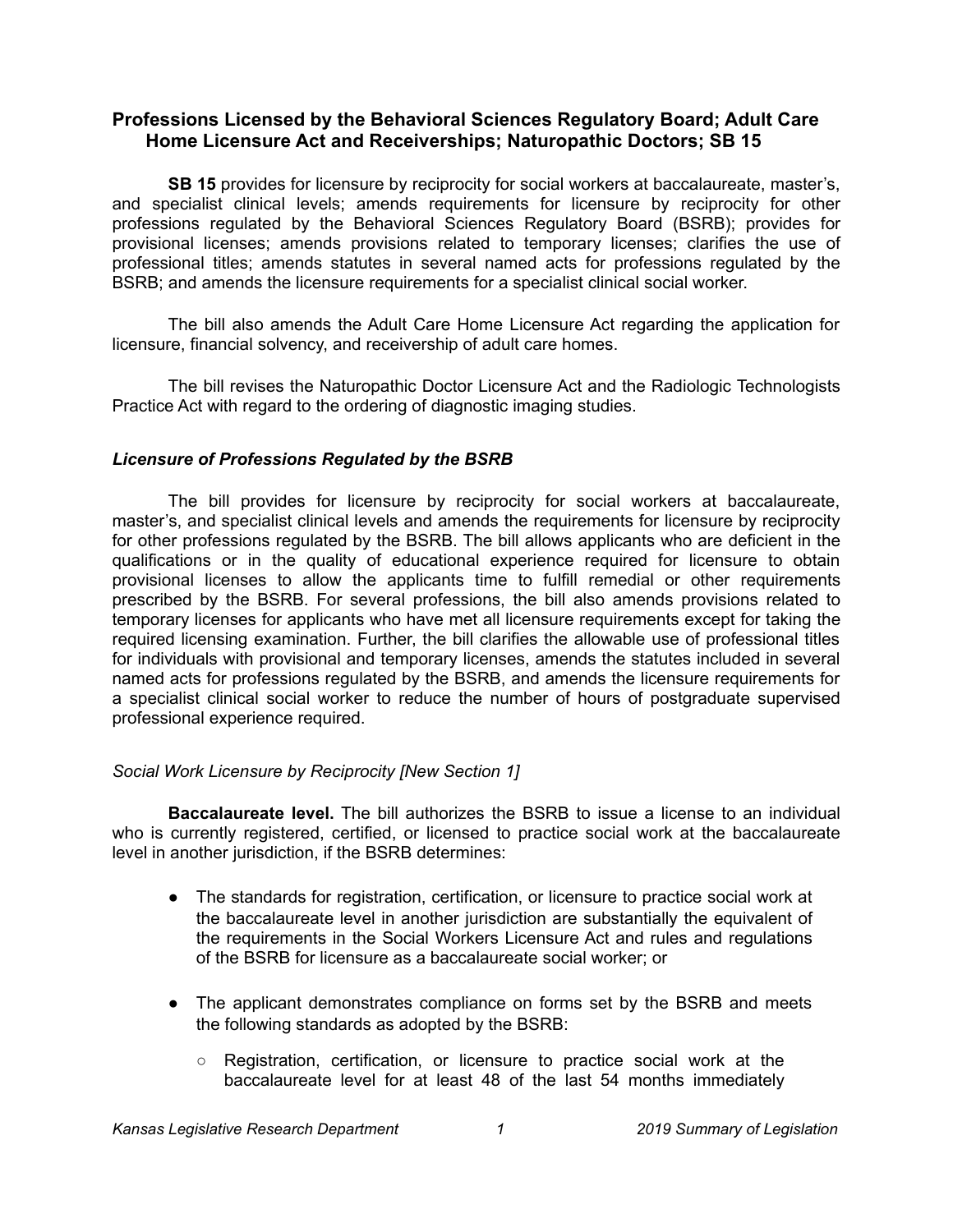preceding the application, with at least the minimum professional experience established by rules and regulations of the BSRB;

- $\circ$  No disciplinary actions of a serious nature brought by a registration, certification, or licensing board or agency; and
- Completion of a baccalaureate degree in social work from a regionally accredited university.

**Master's level.** The bill authorizes the BSRB to issue a license to an individual who is currently registered, certified, or licensed to practice social work at the master's level in another jurisdiction, if the BSRB determines the same requirements outlined above for the baccalaureate level have been met, but at the master's level.

**Specialist clinical level.** The bill requires an applicant seeking reciprocal licensure as a specialist social worker to demonstrate:

- Compliance with the requirements for reciprocal licensure to practice social work at the master's level;
- A current license to practice social work at the clinical level in another state; and
- Competence to diagnose and treat mental disorders by meeting at least two of the following areas acceptable to the BSRB:
	- Passage of a BSRB-approved national clinical examination;
	- Three years of clinical practice with demonstrated experience in diagnosing or treating mental disorders; or
	- Attestation from a professional licensed to diagnose and treat mental disorders in independent practice or licensed to practice medicine and surgery, stating the applicant is competent to diagnose and treat mental disorders.

[*Note:* The requirements for provisional licensure for the practice of social work at the clinical level in KSA 65-6309 move from that statute to New Section 1 of the bill and are amended as noted above.]

**Application fee for reciprocal licensure.** If required by the BSRB, an applicant for reciprocal licensure at the baccalaureate, master's, and specialist clinical levels must pay the application fee established by the BSRB and set out in statute.

## *Licensure by Reciprocity for Other Professions*

The bill amends the statutes establishing the requirements for licensure by reciprocity for professions other than the practice of social work to create uniform requirements across the professions licensed by the BSRB. One of the available qualifying requirements for reciprocal licensure is amended by reducing the number of months an applicant needs to be registered,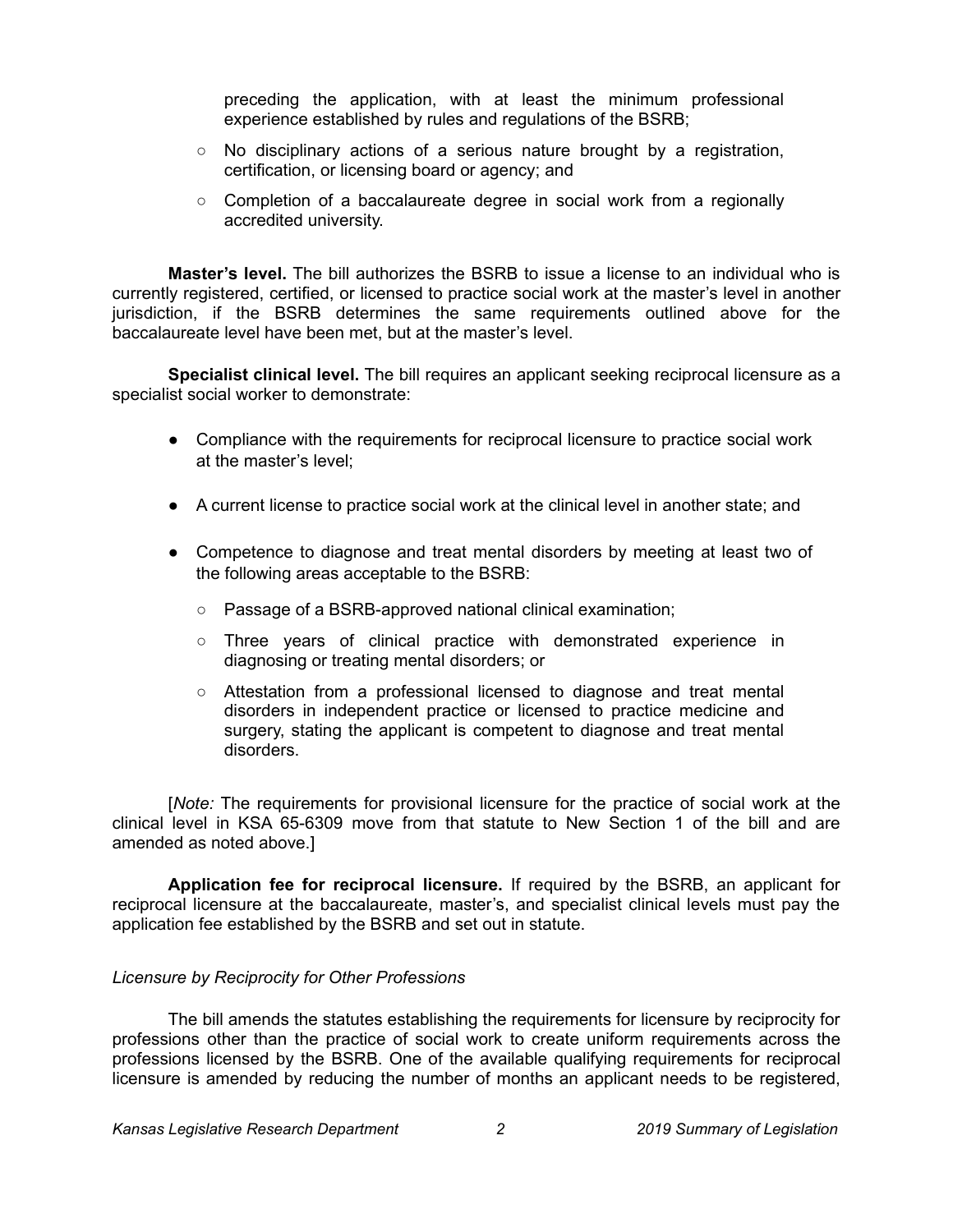certified, or licensed to practice a profession in another jurisdiction from at least 60 of the last 66 months immediately preceding the application to at least 48 of the last 54 months preceding the application. The amended time frame is the same as that set out in New Section 1 for the practice of social work at the three levels and applies to the following professions:

- Professional counseling (Section 9) [*Note:* The bill also clarifies a requirement that "at least" a master's degree in counseling or a related field from a regionally accredited university or college is required.];
- Marriage and family therapy (Section 14) [*Note:* The bill also clarifies the requirement of completion of "at least" a master's degree in marriage or family therapy or allows for "at least" a master's degree "in a related field as approved by the Board [BSRB]."];
- Addiction counseling at the baccalaureate, master's, and clinical levels (Section  $17$ ;
- Doctoral level psychologist (Section 20); and
- Master's level psychologist (Section 23). [*Note:* The bill also clarifies the requirement of completion of "at least" a master's degree in psychology from a regionally accredited university or college.]

# *Provisional License*

**Remediation of deficiency.** The bill authorizes the BSRB to require an applicant for licensure for any of the following professions to fulfill remedial or other requirements as prescribed by the BSRB if, after evaluation, the BSRB determines such applicant is deficient in the qualifications or in the quality of the applicant's educational experience required by the applicable statute or by rules and regulations adopted by the BSRB for that profession:

- Professional counselor (New Section 2);
- Marriage and family therapist (New Section 3);
- Master's level psychologist (New Section 4);
- Baccalaureate, master's, and specialist clinical social worker (New Section 5) [*Note:* The bill provides that New Section 5 is part of and supplemental to the Social Workers Licensure Act.];
- Addiction counselor (New Section 6) [*Note:* The bill provides that New Section 6 is part of and supplemental to the Addiction Counselor Licensure Act.]; and
- Psychologist (New Section 7).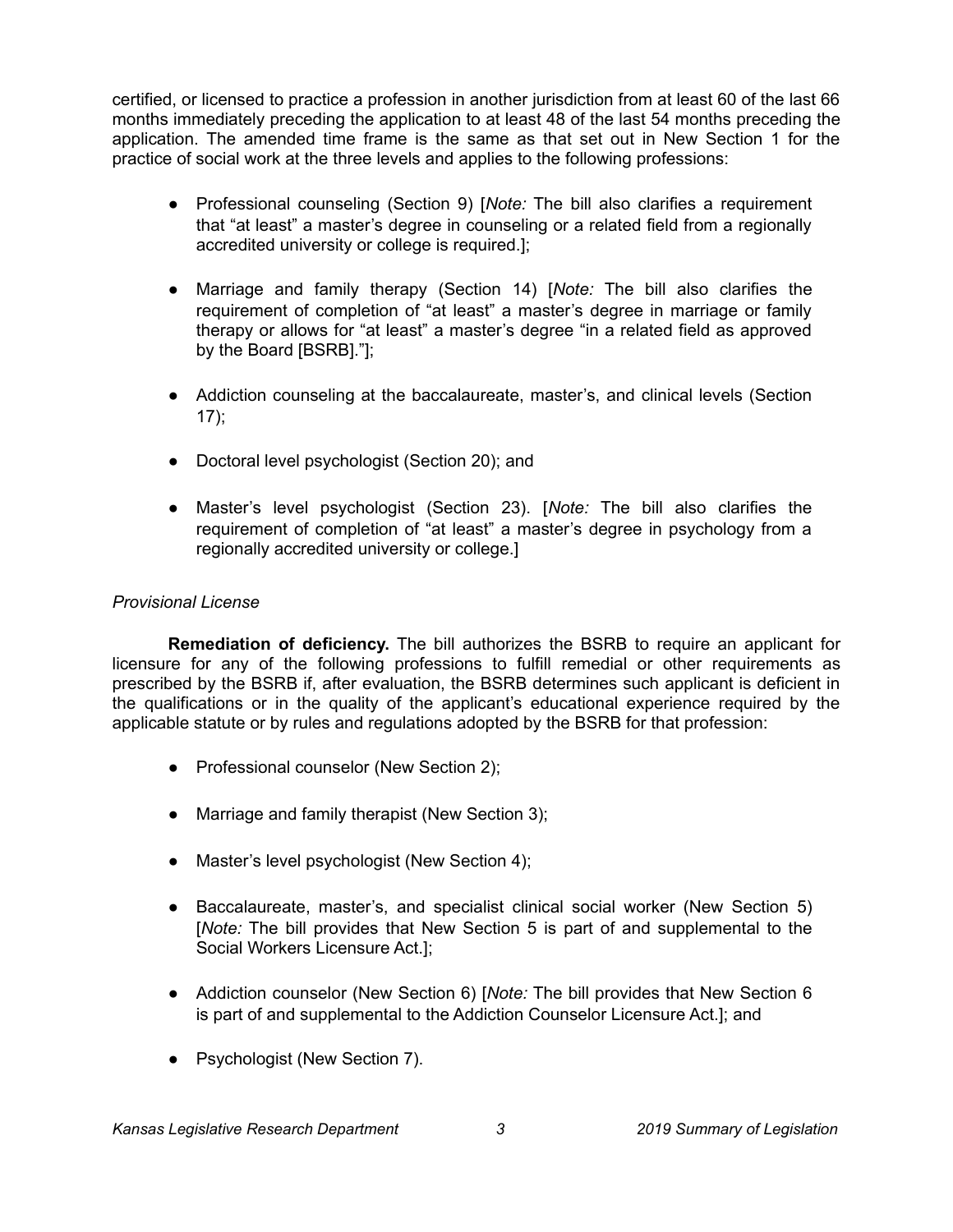**Application for provisional license.** The bill allows an applicant for licensure for any of the professions listed above who is completing remedial or other requirements prescribed by the BSRB due to a deficiency to apply to the BSRB for a provisional license in the applicable profession. The application for provisional licensure must be made on a form and in a manner prescribed by the BSRB.

**Expiration, renewal, and reissuance of provisional license.** The bill states a provisional license for any of the professions listed under the section on remediation of deficiency expires upon the earlier of the date the BSRB issues or denies a license or 12 months after the date of issuance of the provisional license. The renewal or reissuance of a provisional license upon subsequent application for the same license level is prohibited.

**Professional title designation.** The bill authorizes an individual holding a provisional license for any of the professions listed under the section on remediation of deficiency to use the statutorily permitted title or initials for such profession only if the designation is preceded by the word "provisional."

## *Temporary Licenses*

When an applicant meets all requirements for licensure except for taking the required examination, the bill allows such applicant to apply for a temporary license pending completion of the examination. The amendments made to temporary licensure statutes for multiple professions are discussed below.

**Social worker (Section 10).** The bill extends the expiration of a temporary license to practice social work from 6 to 12 months after the date of issuance of the temporary license. Additionally, a person practicing social work with a temporary license is prohibited from using the title "licensed baccalaureate social worker" or "licensed master social worker," or use the initials "LBSW" or "LMSW," unless followed by the words "by temporary license."

**Marriage and family therapist (Section 13).** The bill amends the statute pertaining to the temporary licensure of marriage and family therapists to include a reference to a statute amended by the bill that establishes a temporary license fee for marriage and family therapists not to exceed \$175 (Section 15).

**Addiction counselor (Section 16).** The bill amends the statute pertaining to the temporary licensure of addiction counselors and master's addiction counselors to clarify the requirement to pay both a fee for a temporary license and an application fee for licensure as an addiction counselor, and to correct statutory references.

**Practice of psychology (Section 21).** The bill amends the statute pertaining to the temporary license to practice psychology to require, absent extenuating circumstances approved by the BSRB, such a temporary license expires upon the earlier of the date the BSRB issues or denies a license to practice psychology or two years after the date of issuance of the temporary license. The renewal or reissuance of a temporary license on any subsequent application for licensure under the Licensure of Psychologists Act of the State of Kansas is prohibited. No limit is placed on the number of times an applicant is allowed to take the required examination for licensure.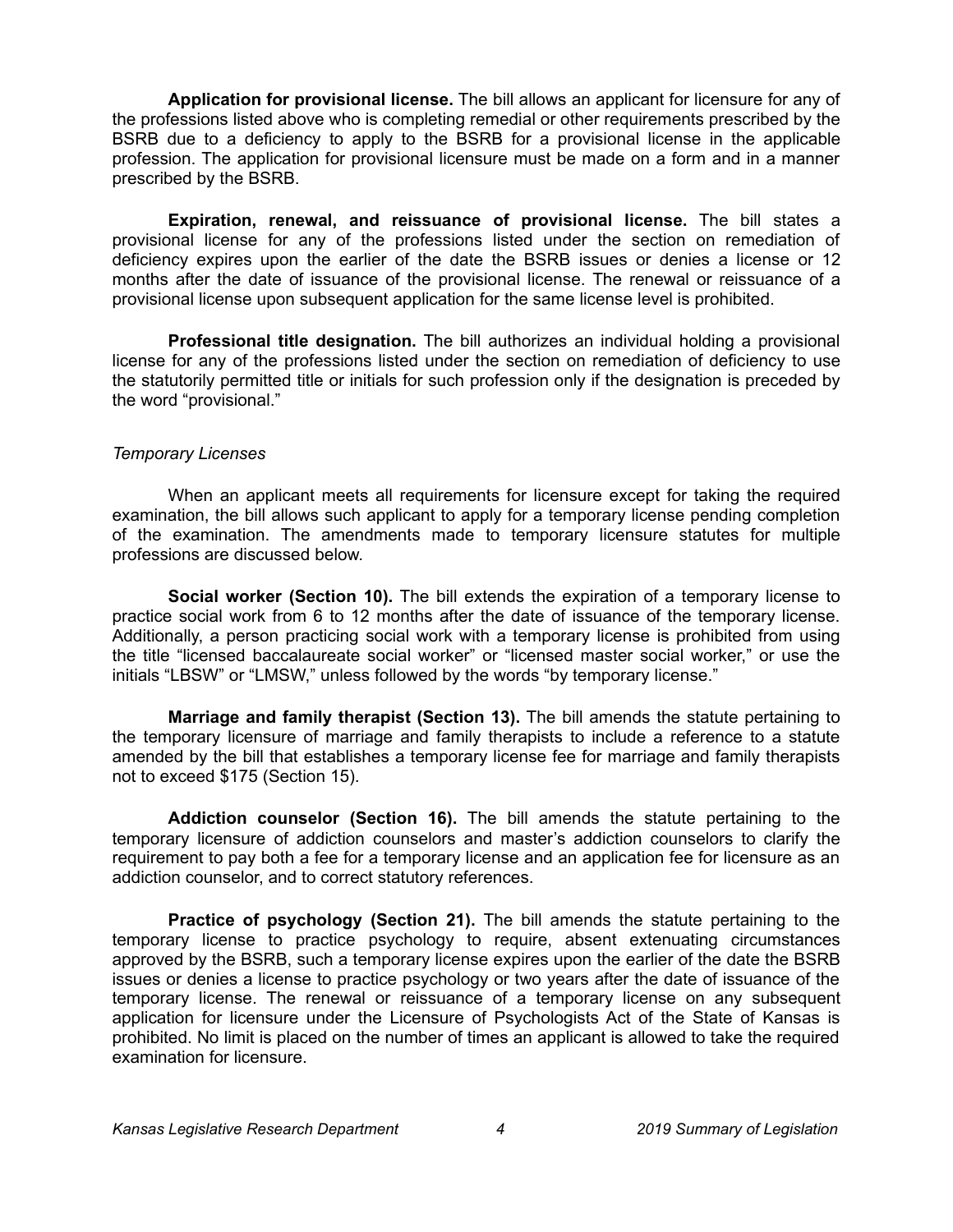**Doctoral practice of psychology (Section 21).** The bill amends the statute pertaining to the issuance of a temporary license for the doctoral practice of psychology to prohibit the reissuance of a temporary license on any subsequent application for licensure under the provisions of the Licensure of Psychologists Act of the State of Kansas. No limit is placed on the number of times an applicant is allowed to take the required examination for licensure.

**Master's level psychologists (Section 22).** The bill amends the statute pertaining to the temporary license to practice as a master's level psychologist to require the practice to be under the direction of a licensed psychologist, licensed clinical psychotherapist, a person licensed by the State Board of Healing Arts to practice medicine and surgery, or a person licensed to provide mental health services as an independent practitioner and whose licensure allows for the diagnosis and treatment of mental health disorders.

#### *Licensure of Psychologists [Section 19]*

The bill amends the statute providing for the licensure of psychologists to make the required application fee nonrefundable.

## *Exemption from Examination for Social Workers [Section 10]*

The bill amends the statute pertaining to an exemption from the examination requirement for licensure as a social worker to require only that the applicant has taken and passed an examination similar to that for which an exemption is sought, as determined by the **BSRB.** 

## *Change in Licensure Requirement for Specialist Clinical Social Worker [Section 25]*

The bill amends the licensure requirements for a specialist clinical social worker to reduce the number of hours of postgraduate supervised professional experience from 4,000 hours to 3,000 hours and the number of hours of clinical supervision from not less than 150 hours to not less than 100 hours.

#### *Changes to Act Citations*

The bill amends the statutes and bill sections referenced when citing the named acts described as follows.

**Professional Counselors Licensure Act (Section 8).** The Professional Counselors Licensure Act includes KSA 65-5801 through 65-5818 and New Section 2 of the bill, and amendments made to these statutes and New Section 2.

**Social Workers Licensure Act (Section 11).** The Social Workers Licensure Act includes KSA 65-6301 through 65-6321 and New Sections 1 and 5 of the bill and amendments to them.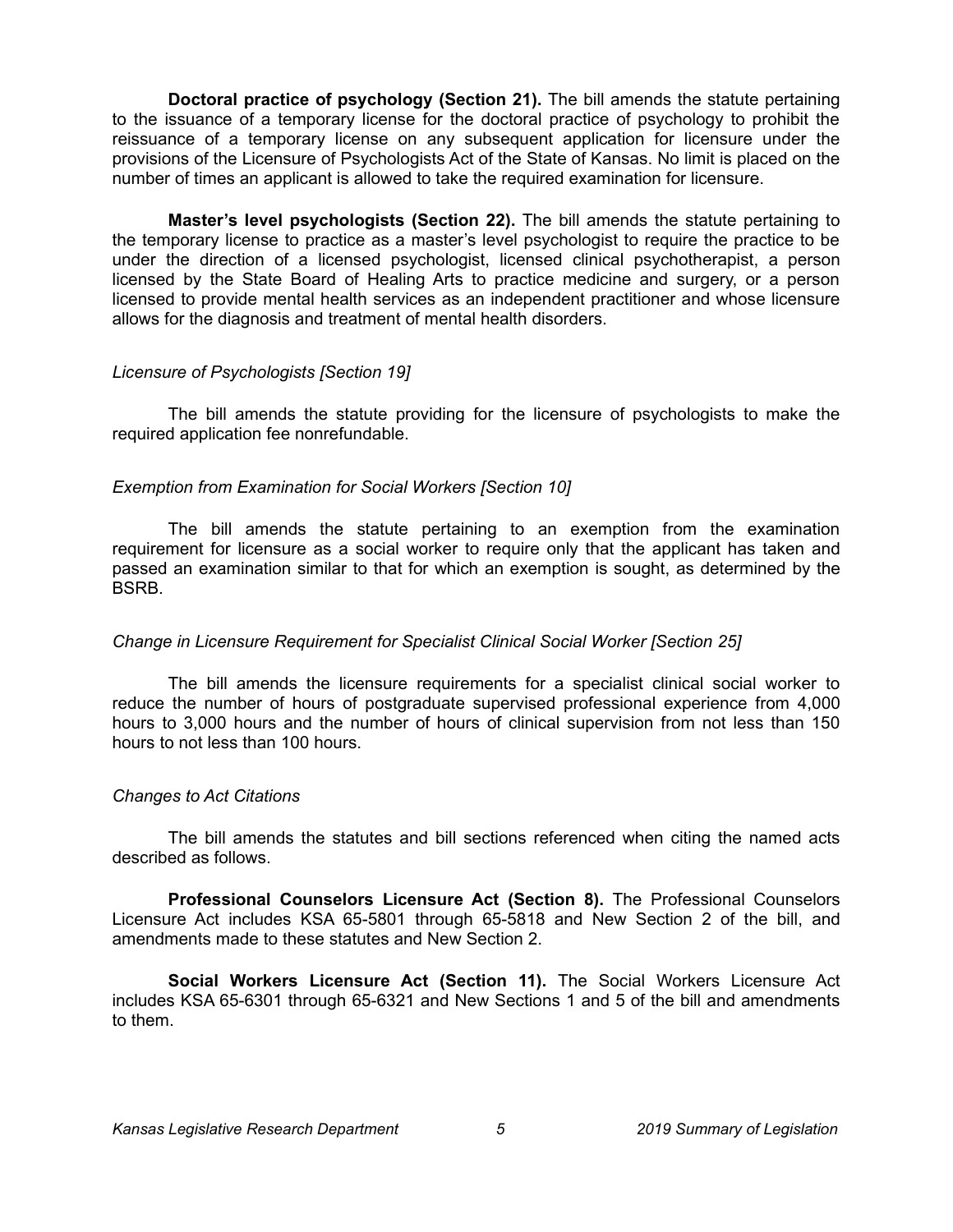**Marriage and Family Therapist Licensure Act (Section 12).** The Marriage and Family Therapist Licensure Act includes KSA 65-6401 through 65-6414 and New Section 3 and amendments to them.

**Licensure of Psychologists Act of the State of Kansas (Section 18).** The Licensure of Psychologists Act of the State of Kansas includes KSA 74-5301 through 74-5350 and New Section 7 and amendments to them.

**Licensure of Master's Level Psychologists Act (Section 24).** The Licensure of Master's Level Psychologists Act includes KSA 74-5361 through 74-5375 and New Section 4 and amendments to them.

#### *Amendments to Adult Care Home Licensure Act and Receiverships*

The bill amends the Adult Care Home Licensure Act regarding the application for licensure, financial solvency, and receivership of adult care homes. The bill requires the application for a license to operate an adult care home to include evidence of access to sufficient working capital necessary to operate an adult care home and include a list of current or previously licensed facilities in Kansas or outside the state in which an applicant has or previously had any ownership interest in the operations or the real property of the facility.

With regard to a receivership, the bill addresses restrictions on licensure; adds a venue for filing an application for receivership; modifies the powers and duties of a receiver; places a restriction on the application or renewal of a license for a licensee and applicant under a receivership; addresses the number of copies of an application for receivership to be sent to and posted at a facility; addresses the timing of hearings and continuances on an application for receivership; modifies the powers and duties of a receiver; and adds operators and any individuals or entities that appear on a license to operate an adult care home to the list of those who are required to repay the payments made by the Secretary for Aging and Disability Services (Secretary) and personnel costs and other expenses to establish a receivership and assist the receiver, and who are subject to a lien on non-exempt personal and real property until amounts owed are repaid.

## *Definitions [Section 26]*

The bill defines "insolvent" to mean the adult care home, or any individual or entity that operates an adult care home or appears on the adult care home license, has stopped paying debts in the ordinary course of business or is unable to pay debts as they come due in the ordinary course of business.

As it pertains to the denial, suspension, or revocation of a license to operate an adult care home, the bill amends the definition of "person" to eliminate the requirement that such individual have an indirect or direct ownership interest of 25 percent or more in an adult care home and instead requires the individual have only any indirect or direct ownership interest.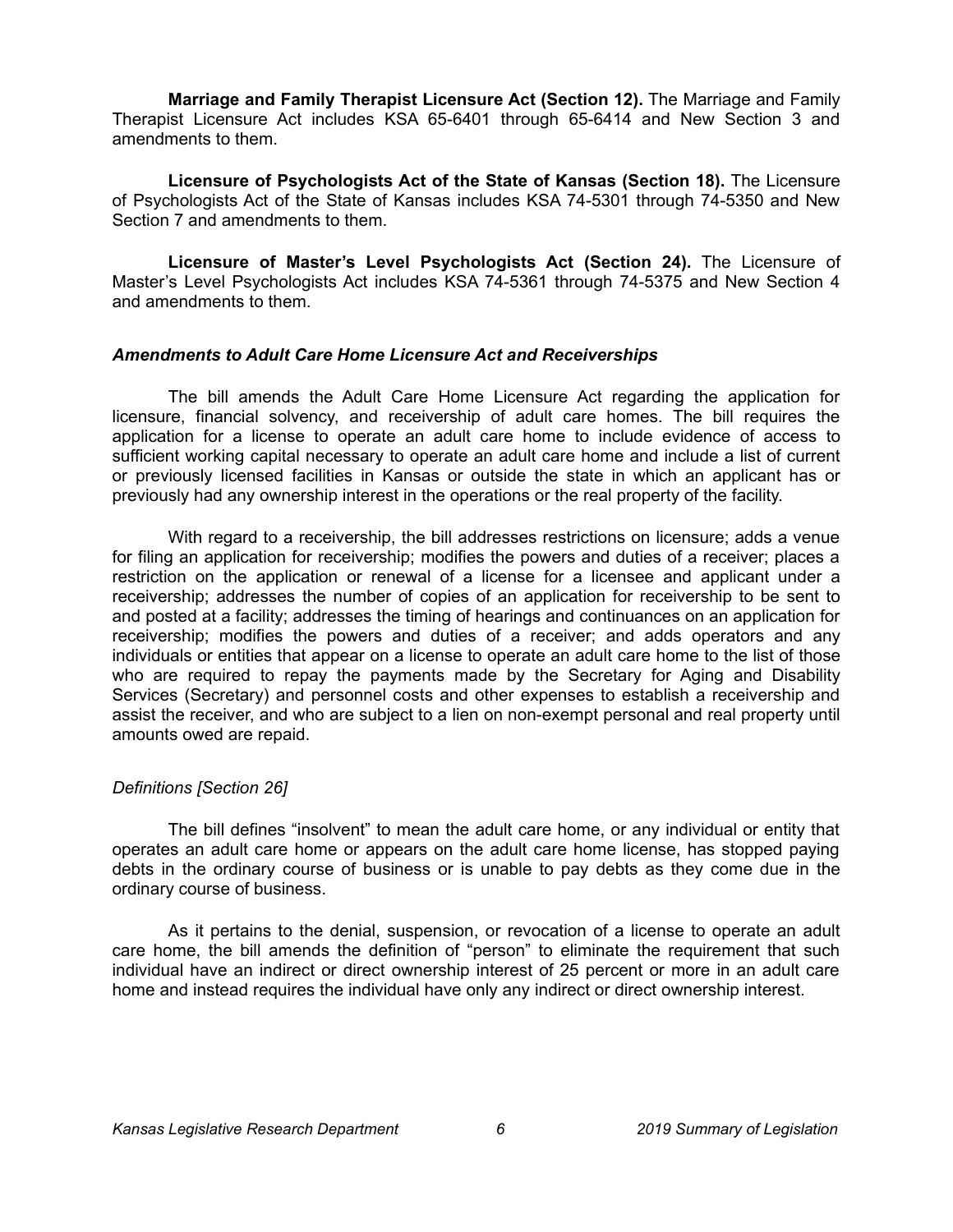## *Application for Licensure [Section 27]*

In addition to the affirmative evidence of the applicant's ability to comply with reasonable standards and rules and regulations adopted under the provisions of the Adult Care Home Licensure Act, as required under continuing law, the bill requires an application for a license to operate an adult care home contain the following additional information, if applicable:

- A detailed projected budget for the first 12 months of operation prepared according to generally accepted accounting principles and certified by the principal officer of the applicant, accompanied by evidence of access to sufficient working capital to operate the adult care home in accordance with the budget, in the form of cash on deposit, a line of credit, applicant's equity, or any combination of these; and
- A list of each current or previously licensed facility in Kansas or any other state, territory, or country or the District of Columbia in which the applicant has or previously had any percentage of ownership in the operations or the real property of the facility.

#### *Amendments to Receivership Statutes*

**Restrictions on new license or reinstatement (Section 28).** When the district court appoints a receiver, the bill prohibits the applicant or licensee under the receivership from being eligible to apply for a new or reinstated license for ten years from the date of termination of the receivership action.

**Procedural changes.** The bill makes the following procedural changes with regard to receiverships:

- Adds Shawnee County District Court as another venue option for filing the application for receivership (Section 30);
- Reduces from five to one the number of copies of the application for receivership the applicant is required to send to the adult care home and requires the adult care home to post only the one copy of the application in a conspicuous place within the adult care home (Section 31);
- Requires an answer to the application for receivership to be filed by a party within five days after the service of process of such application (Section 32);
- Specifies the time frame in which the application for receivership must be heard is no later than the seventh day following the filing of the answer or other responsive pleading, rather than the seventh day following the filing of the application (Section 33);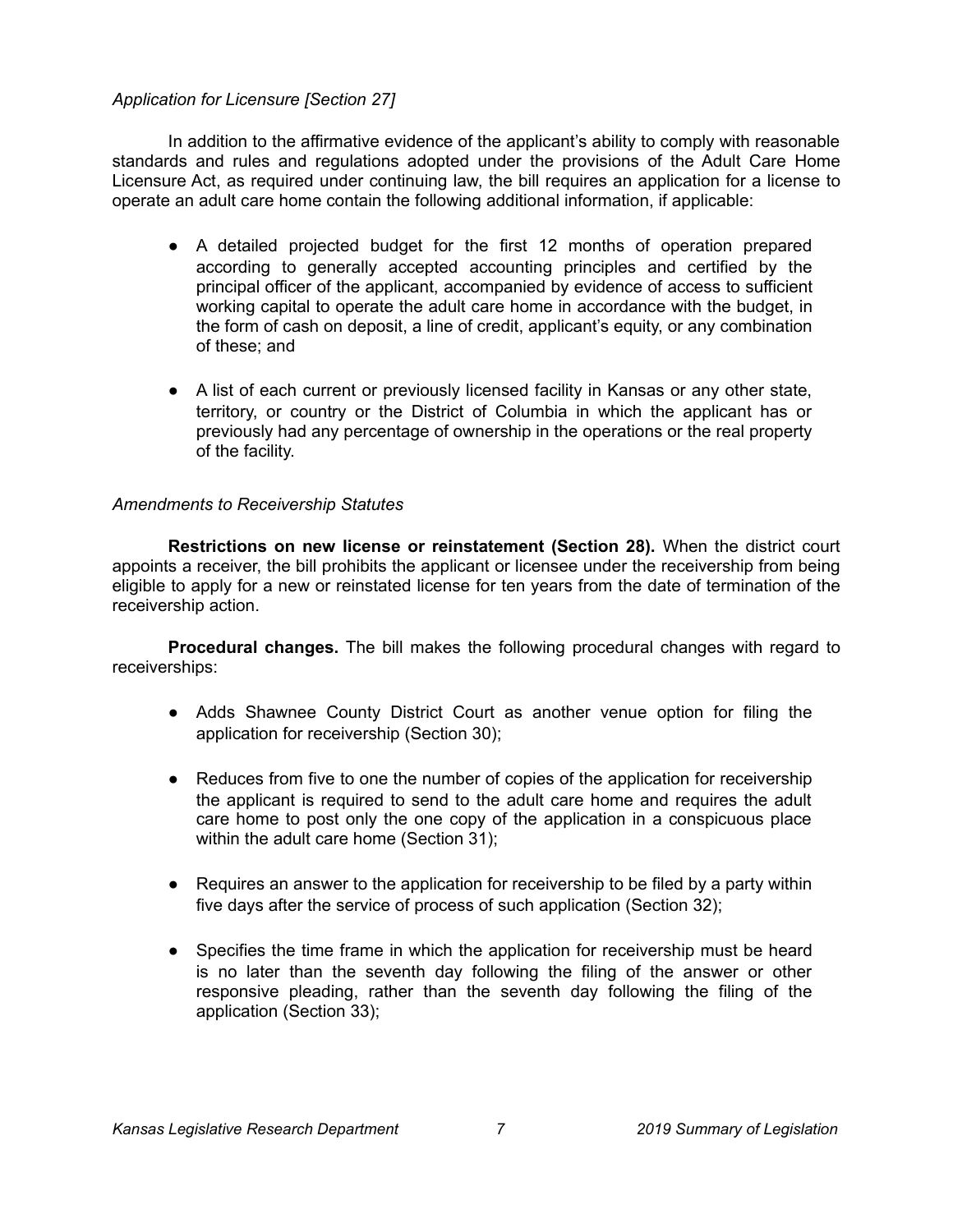- Extends the length of time for which the district court is allowed to grant a continuance for good cause from 10 days to not more than 14 days (Section 33); and
- Removes the requirement the receiver apply for a license to operate an adult care home on forms provided by the licensing agency (Section 33).

**Powers and duties of the receiver (Section 34).** The bill reorganizes and relocates the statutory powers and duties of the receiver within KSA 39-959 and:

- Adds the receiver is entitled to the immediate use of all proceeds of any accounts receivable to discharge the powers and duties of the receiver;
- Adds the authority to terminate contracts as necessary to carry out the receiver's powers and duties;
- Modifies the receiver's authority to enter into contracts necessary to carry out the receiver's powers and duties and to incur expenses for individual items for repairs, improvements, or supplies without having to procure competitive bids, by removing the requirement that the total amount of such individual item cannot exceed \$500;
- Adds authorization for the receiver to repay the receiver's expenditures from moneys appropriated to the Kansas Department for Aging and Disability Services (KDADS) for receivership purposes set in statute, if incoming payments from the operation of the adult care home exceed the costs incurred by the receiver in the performance of the receiver's powers and duties;
- Deletes the requirement the receiver honor all existing leases, mortgages, chattel mortgages, and security interests; and
- Adds, if incoming payments from the operation of the adult care home exceed the costs incurred by the receiver in the performance of the receiver's powers and duties, the receiver may pay post-receivership quality care assessments, as established under state law.

**Payment and liens (Sections 35 and 36).** Continuing law allows the Secretary to authorize expenditures from moneys appropriated for receiverships if incoming payments from the operation of the adult care home are less than the cost incurred by the receiver in the performance of the receiver's functions or for the initial operating expenses of the receivership. Continuing law also requires KDADS to keep an itemized ledger showing costs of personnel and other expenses in establishing the receivership and assisting the receiver and requires KDADS be paid for these costs.

The bill adds "operator" to the list of parties who owe and must repay the payments made by the Secretary and the costs of personnel and other expenses described above and against whom a lien on all non-exempt personal and real property is required until the debt is repaid. The bill also clarifies the owner, operator, or licensee responsible for payment of such